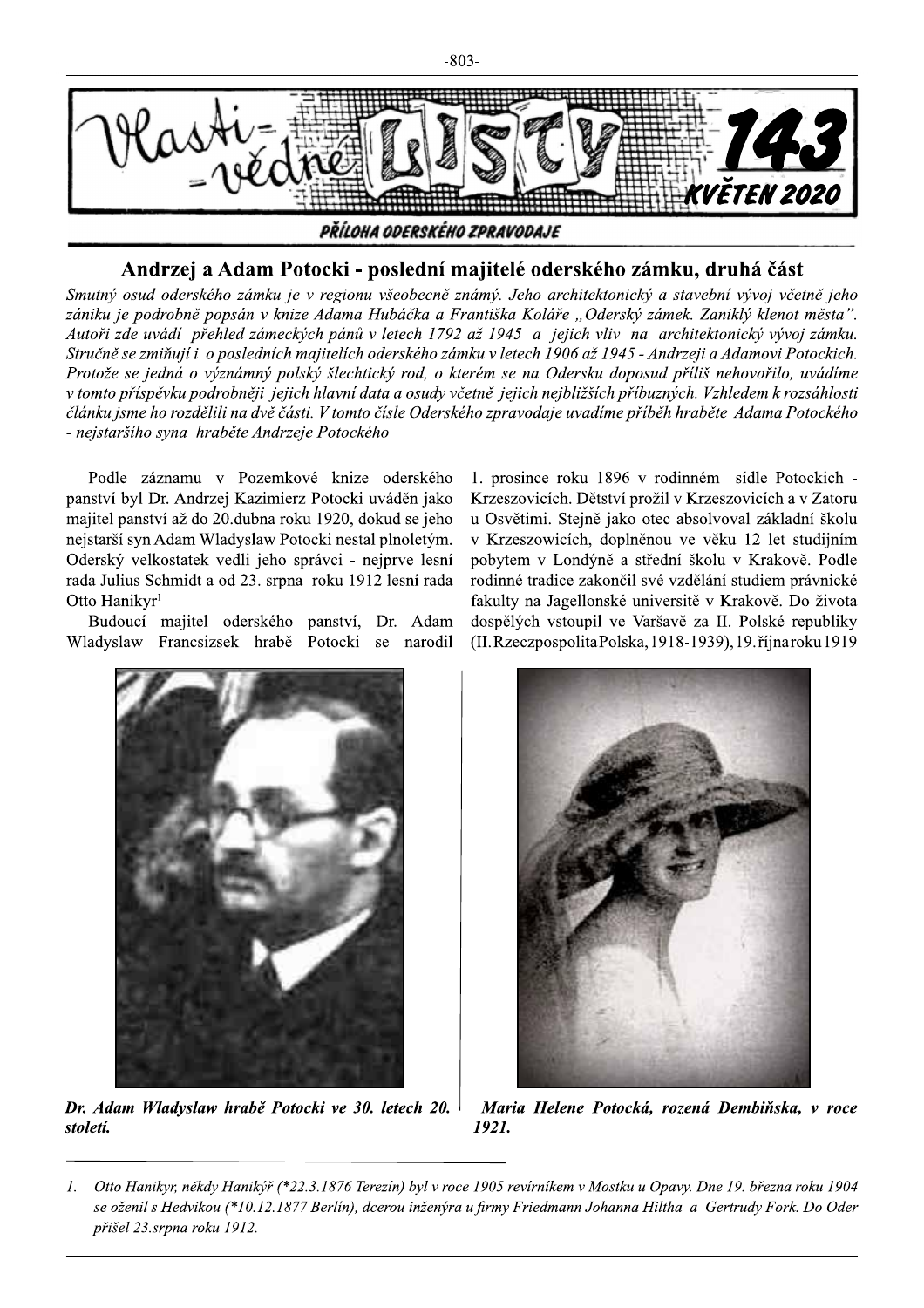

Krakov 1930. Svatba kadeta Wladyslawa Kalista Frederika, hraběte Potockého, příbuzného Dr. Adama Wladyslawa Potockého, www.pther.info

sňatkem s Marii Helenou Dembiňskou (narozena 8. června 1897 Debina<sup>2</sup>), dcerou Stefana Jozefa Dembiňskeho (1869-1934, erb Nieczuja) a Mariny Karoliny Šwatopelk-Czetwertliňské (1869- 1934, erb s rusínskými kořeny - Pogoň Ruska). Bylo pravidlem, že příslušníci polské šlechty tvořili důstojnický sbor armády II. Polské republiky. Byli vlastenecky orientováni, což sc projevovalo i při významných rodinných událostech, např. při svatebních obřadech<sup>3</sup>.

Podle odevzdávací smlouvy datované 19. července 1919 (po rozpadu Rakousko-Uherska a první pozemkové reformě v Československu) se novým majitelem oderkého

 $2.$ Debina je vesnice, která je části obce Czosnów v Mazovském vojvodství, 27 km severozápadně od Varšavy.

 $3.$ Pro představu průběhu takové svatby uvádíme dobovou fotografii sňatku příbuzného - Wladyslawa Kalista Frederika hraběte Potockého (1903-1973 - erb Zlatá Pilawa) s Gabrielou Tarnowskou (1903-2000, erb Leliwa).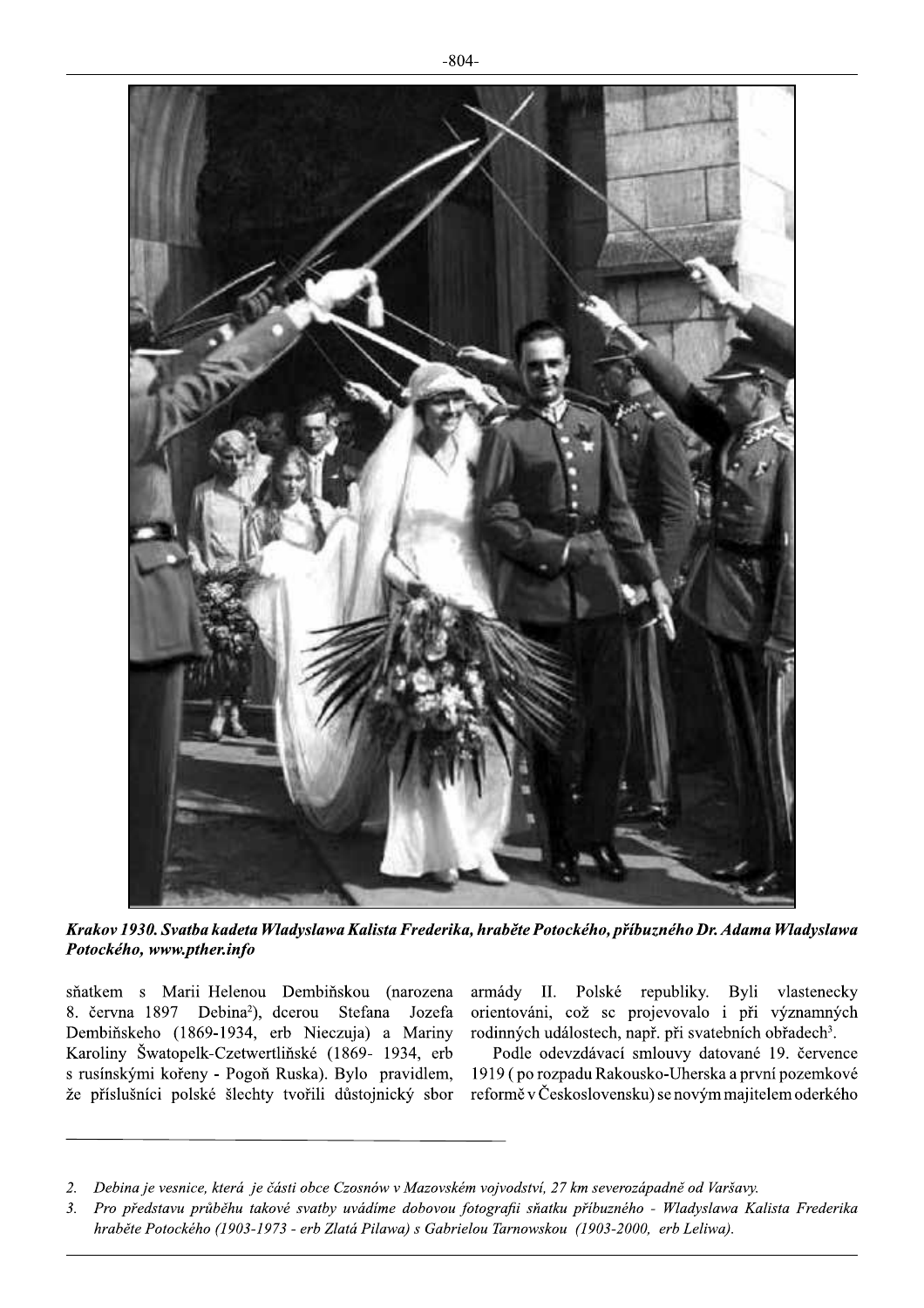$-805-$ 

FORST UND GUTERVERWALTUNG IN ODRAU **INSTRUMENT GRAND** ma 2007 has and Odran, den 36.April 1957; 19 TO A GRAND AND THE REAL PROPERTY. 014. B-DV D-10 17 14 Für den Fall, als sich folgende Arbeiter als harufsabsige tie macher melden sollten, stellen ein des Ernschen, diese für die herre Stegelet une surmeeteen; 1,/Stille Johann, geb. 22,/1,1904, Therestenfeld, wohnhaft Therestenfeld F./htthe Johann \* 20./1.1875.Kehlsdorf, 3./hefurt Johann \* #./4.1900, Eunisatorf,  $\overline{a}$ 4./Lachatt.alois \* 25./5.1901.2ucknamiel. Dimersfald **Estimate** 5./stmle Press, \* 1903, Therest enfeld ۷ 6./Berger Alfred \* 1907, Enkladerf Diese Arbeiter haben sich nach ihrer Angebe such hat des duringen mt geneldet.Ite Douisile liegen in der muhe von fiklandnef in der Potocki'sche vallung Forst ODRAU.

Odry 1937. Korespondence správce velkostatku Otto Hanikyra s oderským pracovním úřadem při náboru zaměstnanců. Archiwum Narodowe w Krakowie

velkostatku stal Dr. Adam hrabě Potocki. Z celkového rozsahu 1875 ha byl vytvořen zbytkový statek (130 ha) a malá část rozparcelována (44 ha), zbývající část propuštěna ze záboru dosavadnímu vlastníkovi. V roce 1935 měl velkostatek celkem 1702 ha (většinou lesů, 2 propachtované dvory, pilu, cihelnu a kamenolom).

V Odrách sídlila správa velkostatku, lesní úřad, zámek, cihelna a Josefův dvůr (181 ha), z něhož za první pozemkové reformy bylo jen 9 ha rozparcelováno a zbytek byl ponechán dosavadnímu vlastníkovi. Úřad správce velkostatku vykonával do roku 1938 Otto Hanikýr<sup>4</sup>. Ve 20. a 30. letech 20. století se Dr. Adam Wladyslaw Potocki věnoval své velké zálibě - automobilovému sportu. Byl členem polského automotoklubu a významným i úspěšným automobilovým závodníkem. Proto se zřejmě



Osvětim 1930. Továrna Oświęcim-Praga pro montáž automobilů. www.bezkidska24.pl /samochody-z*brzezinki* 

aktivně zapojil do budování polského automobilového průmyslu. Vedle železniční křižovatky v Osvětimi byla volná hala po továrně na zemědělské stroje "Potega", která byla vhodná pro montáž automobilů. Hrabata Raczyński a Potocki získala ke spolupráci zástupce české skupiny Praga. Polsko-česká společnost byla založena 13. dubna 1929 v Osvětimi pod názvem "United Fabryka Maszyn i Automobiles SA Oświęcim-Praga". Hlavní náplní podniku byla montáž automobilů pro domácí trh. Závod v Osvětimi se specializoval na výrobu osobních automobilů: Praga Piccolo (18k), Praga Alfa (25 k), Praga Grand (60 k) a Praga Mignon. Vyráběly se zde také kamiony a hasičské vozy. Továrna Oświęcim-Praga měla úspěchy v automobilových soutěžích Rally Polsko 1929 a Rally Polsko 1930, kde ve své kategorii zvítězil Dr. Adam Potocki. Polská posádka ve složení Adam Potocki, Stanisław Barylski a Ignacy Kołłupajło se také zúčastnila mezinárodní soutěže v závodě Monte Carlo Rally v zimě roku 1931 s 8 válcovým Grand modelem na trase z moldavského města Jasy do Monte Carla. Podmínky byly tak špatné, že většina posádek musela odstoupit. Pouze dvě posádky dorazily do cíle včetně Poláků z firmy Oświecim-Praga.

V srpnu roku 1937 navštívila Krakov návštěva z Anglie - Jiří, vévoda z Kentu<sup>5</sup> s manželkou Marií, vévodkyní z Kentu<sup>6</sup>. Důvod jejich návštěvy nebyl oficielně uveden<sup>7</sup>, pravděpodobně šlo o návštěvu na vyšší úrovni, vzhledem k účasti ministra zahraničí II. polské republiky Jozefa

 $\overline{4}$ . V letech 1939 až 1945 byl velkostatek se zámkem v Odrách pod komisařskou správou.

Jiří, vévoda z Kentu (1902 - 1942), mladší bratr anglických králů Edwarda VIII a Jiřího VI, strýc Alžběty II. Jeho oficiální  $5<sub>1</sub>$ biografie je příběhem "příkladného" vlastence, námořního důstojníka a dědice trůnu. Pečlivě však skrývá největší britská tajemství 20. století, včetně tajemství spojeného s Polskem (viz poznámka 7). Byl zastáncem mírové smlouvy s nacistickým Německem.

Marina, vévodkyně z Kentu, princezna řecká a dánská (1906 Athény - 1968 Londýn, sňatek 29. 11. 1934 Londýn) 6.

 $7.$ Jiří, vévoda z Kentu byl do Krakova pozván polskými aristokratickými kruhy, zastoupené hrabětem Alfrédem Antonim Potockim. Údajně zde měli diskutovat myšlenku - nabídku polského trůnu předsedou polské exilové vlády Wladyslawem Sikorskim Jiřímu, vévodovi z Kentu. Tato myšlenka zanikla mimo jiné smrtí vévody v záhadné letecké havárii nad Skotskem v roce 1942.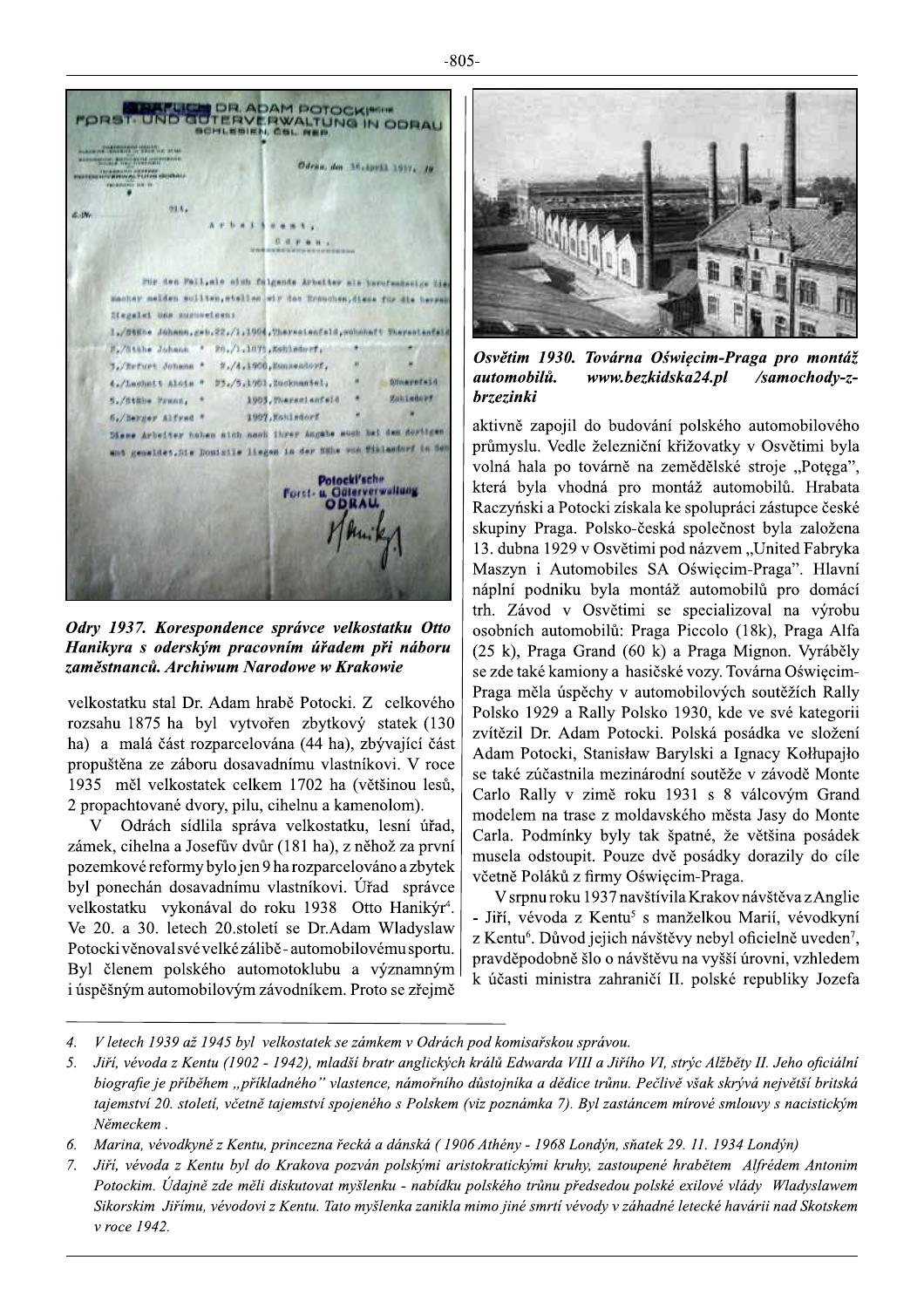Becka. Jejich hostitelem byl Alfréd Antoni hrabě Potocki<sup>8</sup> a pracovně je v Krakově doprovázel Adam Wladislaw, hrabě Potocki (viz dále uvedené dobové fotografie).

Po napadení Polska hitlerovským Německem roce 1939 byla výroba v továrně Oświecim- $\bar{\mathbf{V}}$ 



Hasicí vůz - výrobek továrny Oświęcim-Praga (vmax 5 km/h, spotřeba  $15l/100$  km), www. ppoz.pl

utlumena a později zanikla. V roce 1940 Praha obsadil rodinné sídlo Potockich v Krzeszowicích generální guvernér okupovaného Polska Hans Frank<sup>9</sup>, sloužilo mu jako letní rezidence. Za jeho úřadu byli důstojníci armády II. polské republiky internováni a nasazováni na nucené práce. Adam Wladyslaw Potocki byl v letech 1943 až 1945 vězněn v zajateckém pracovním táboře v norských uhelných dolech<sup>10</sup>. V březnu 1942 byli váleční zajatci z Polska převážení do Norska. Šlo o vojáky z roku 1939, zadržované v táborech ve Třetí říši. Během tří měsíců bylo přivezeno asi 1720 zajatců. První větší transfer dalších zajatců se uskutečnil v roce 1943, přičemž během celé války pracovalo v Norsku asi 3 500 Poláků<sup>11</sup>.

V Norsku dostávali zajatci uniformy poražených armád nebo fasovali obnošené civilní šaty. Příděly jídla měli podstatně menší než Němci. Měli sice nedostatek jídla, ale díky moři se ryby prodávaly volně mimo válečný přídělový systém, takže bezprostřední smrt hladem jim nehrozila. V létě je čekaly dvanáctihodinové směny, které byly v zimních měsících o něco kratší. Jednu neděli v měsíci měli volnou.



Varšava 1929. Start mezinárodního automobilového závodu Rally Varšava-Praha-Jelení Hora-Varšava, délka 3111 km. Vítěz Dr. Adam W. Potocki, v 1. řadě 2. zprava. Narodowe Archiwum Cyfrowe

- 8. Alfréd Antoni, hrabě Potocki, erb Stříbrná Pilawa (1886 palác Lancut, Polsko-1958 La Fochr sur Foron, Francie). Osobně pozval k návštěvě krále Jiřího VI., ten však poslal do Krakova svého bratra Jiřího, vévodu z Kentu. Alfréd A.Potocki byl pohřben v Lausanne a v roce 2001 byly jeho ostatky převezeny do rodinné hrobky Potockich.
- 9. Dr. Hans Frank (1900 - 1946), povoláním právník - absolvent mnichovské university, SS-Obergrupperführer. Dohlížel na segregaci Židů do ghett a využíval polské obyvatele na nucené práce. Rekonstruoval palác v Krzeszowicích, v suterénu nechal přistavět místnosti pro Gestapo, kde probíhalo mučení a popravy vězňů. V roce 1946 byl odsouzen za zločiny proti lidskosti.
- 10. Viz kniha A. Hubáček "Oderský zámek. Zaniklý klenot města", str.55.
- 11. Šwiech A., Stokke M.: Niemieckie obozy pracy w Norwegii podczas II wojny światowej, 2016.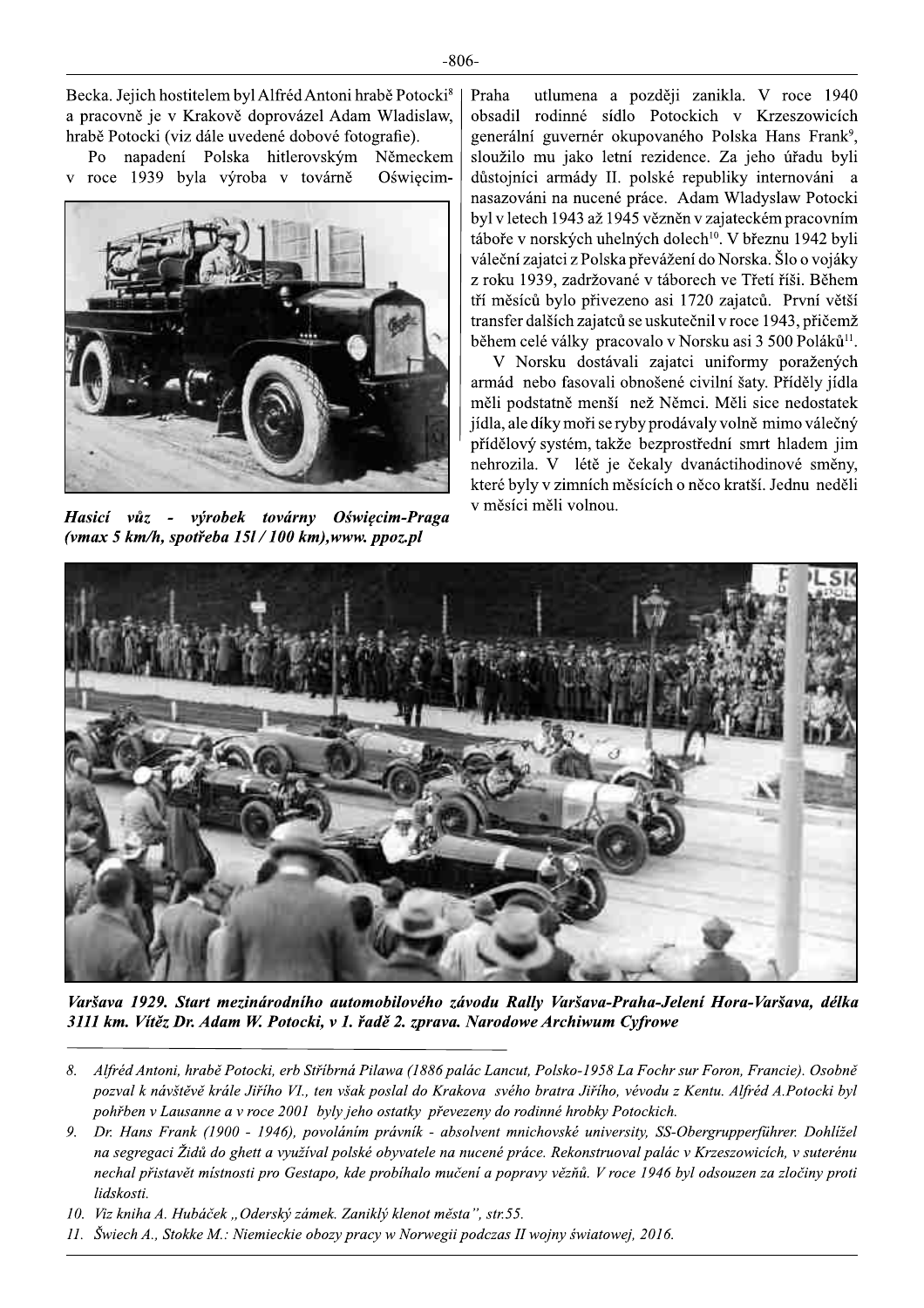Konec války proběhl v norských zajateckých táborech nekrvavě. Němci se vzdali a tábory byly osvobozeny obvykle rychle a bez problémů. Od května



Varšava Rally 1929 - v cíli závodu. Čtvrtý zprava Dr. Adam W. Potocki s trofejí, v kruhu účastníků a prezideta závodu Januzse Regulského. Czasopismo Auto 1929, nr.7.

roku 1945 zde byli polští styční důstojníci z Londýna a od podzimu důstojníci polské repatriační mise (PMR)zástupci vlády ve Varšavě. Osoby, které se chtěly vrátit do Polska, byly ověřovány důstojníky PMR.

Do poloviny prosince 1945 se rozhodlo odejít do exilu 2300 polských zajatců a v první polovině roku 1946 emigrovala do Anglie a Švédska další menší skupina osob<sup>12</sup>. Byl mezi nimi pravděpodobně i Adam Wladyslaw Potocki, který emigroval za rodinou do Londýna. Výnosem polského výboru pro národní osvobození z roku 1944 o pozemkové reformě byly velké pozemkové statky znárodněny bez kompenzace<sup>13</sup>. Všechno, dokonce i osobní věci aristokratů, bylo zabaveno. Mnoho zástupců významných polských rodů bylo zatčeno a deportováno hluboko do vnitrozemí Sovětského svazu. Zachránili se jen ti, co emigrovali na západ. Adam Wladyslaw Potocki proto v Anglii zůstal<sup>14</sup> až do své smrti 12. června 1968. Jeho manželka Maria Helena Dembiňska zemřela o dva roky později, 11. února 1970. Oba byli pohřbeni v Londýně do rodinného hrobu na hřbitově v South Ealing (London Borough of Ealing, Greater London)<sup>15</sup>.



Varšava, 9. mezinárodní rally 1930. Trať Varšava-Vilnius-Lvov-Krakov-Gdyně-Varšava, 3134 km. Vítěz kategorie třídy II a výše, Dr. Adam W. Potocki, v autě Austro-Daimler. Czasopismo Auto 1930, nr. 7

- 12. Dtto poznámka pod čarou č.11
- 13. Také oderský velkostatek se zámkem byl podle dekretu prezidenta Československa z 19. 5. 1945 pod národní správou a od 19 dubna 1948 bylo podle zákona č.142 Sb ze dne 11. 7. 1947 jeho vlastníkem Ministrestvo zemědělství.
- 14. Chtěl se vrátit do rodného Polska, ale po potlačení povstání v Budapešti v roce 1956 sovětskou armádou už o tom neuvažoval.
- 15. Jejich dva potomci žili a pracovali v Polsku, kde usilovali alespoň o částečné navrácení majetku rodu Potockich (viz příloha). Prvním byl vnuk Adama Wladyslawa Potockého (syn Andrzeje Stefana Potockého) Antoni Marcin Potocki (†2006), který vystudoval Zemědělskou univerzitu a jako podnikatel se v Krakově zabýval poradenstvím a druhá byla vnučka Adama Wladyslawa Potockého (dcera Marie Teresy Bniňské, rozené Potocké) Jadwiga Bniňska, provdaná Jedrzejowicz, která vystudovala v Anglii politologii a v Krakově pracovala jako učitelka.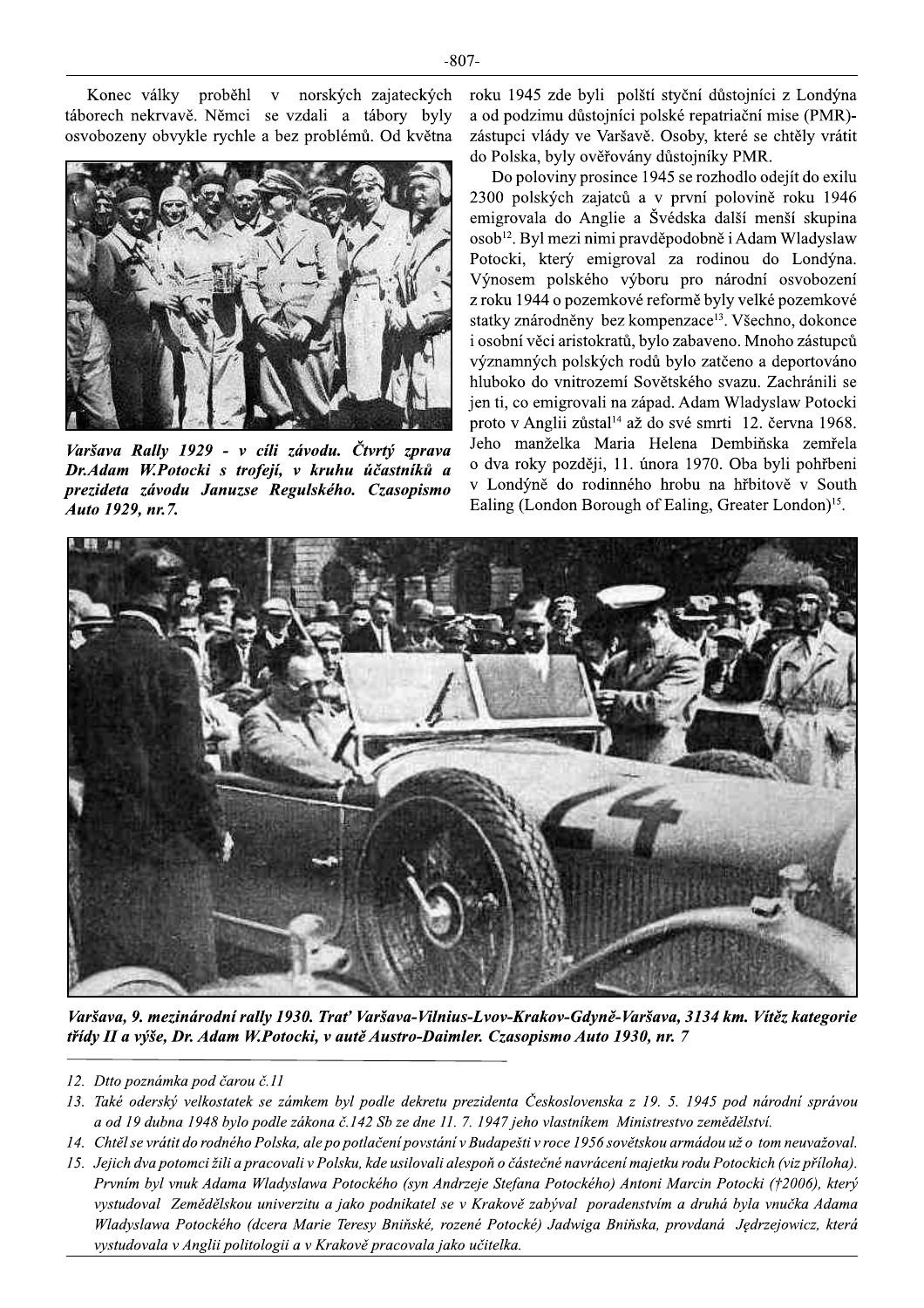

Varšava 1930. Členové polského automotoklubu po vítězné 9. mezinárodní rally. 2. sedící zleva president závodu Januzs Regulski, napravo vítěz kategorie Dr. Adam W. Potocki. Czasopismo Auto 1930, nr.7

Dodatek - osud umělecké sbírky obrazů rodiny Potocki

## (Dziennik Polski, 9. října 2015 - volný překlad)

Příběh začíná v říjnu 1946, nebo spíše v zimě 1944. Válka se chýlí ke konci a sovětská armáda se již blíží k bývalým hranicím druhé polské republiky. O Rudé armádě a jejím barbarství už kolují legendy. Rodina Potocki z Krzeszowic se rozhodla jednat. Hrabě Adam Wladyslaw Potocki, poslední z předválečných majitelů panství Krzeszowice, nařídil zabalit nejcennější umělecká díla do krabic. Bylo jich více než 40 a v nich byly nevyčíslitelné poklady: díla Cima da Conegliana, Carla Dolciho, Guernica<sup>16</sup>, Giovanniho Battisty Penniho, Marcela Bacciarelliho, Tomasze Dolabelly, Jana Matejka a Piotra Michałowského a d. Existují také historické památky, jako je prsten s obrazem Kościuszka, razítka - pečeť Katarzyny Jagiellonky a pečetní prsten Stefana Batoryho. Jsou to sbírky shromážděné za několik generací rodinami Potocki. Nyní je vše ukryto v kamaldolském klášteře v Bielanech. Tam byla sbírka bezpečně uložena do roku 1946.

Rok po válce se Adamův syn Andrzej Stefan Potocki a jeho manželka Maria Antonia rozhodli utéct s rodinnými poklady do zahraničí. V noci ze 3. na 4. října byla zahájena akce na vyvezení beden. Měly být převezeny do lesa a odtud pokračovat za hranice. Celá akce byla vedena Stefanem Rybickim, zvaným "Bílý kapitán". Bohužel se ukázalo, že tento velitel byl členem UB. V noci ze 3. na 4. října našly úřady veřejné bezpečnosti 19 krabic obrazů ukrytých v lese u Krakova, připravených k přepravě ve 23 bednách ve zvonici kamaldulského kláštera ve Wigrách. Dalším hledáním bylo objeveno osm krabic se sbírkou cenností, ukrytých v Krakově. Ostražitost úřadů veřejné bezpečnosti tak zachovala v Polsku poklady národa.

V prosinci 1946 bylo zahájeno soudní řízení s Andrzejem Stefanem Potockim a Marií Antonii Potockou před Vojenským okresním soudem ve Varšavě, které vyvrcholilo jejich uvězněním na 8 a 6 let. Sbírka umění byla uložena do Národního muzea ve Varšavě. Až za 12 let byla rodina Potocki osvobozena. Nejvyšší soud po kasaci rodiny Potocki v roce 1967 rozhodl, že o vlastnictví sbírky Krzeszowice by měl rozhodovat civilní soud, nikoli soud vojenský. Ale toto rozhodnutí se nikdy neuskutečnilo. Po roce 1989 se Andrzej Potocki, ten, který chtěl odvést cenná umělecká díla do zahraničí, rozhodl je požadovat znovu, ale v roce 1995 zemřel v Krakově. V roce 2005 byli jako majitelé nemovitosti uvedeni dva jeho dědici - vnuci Dr. Adama Wladyslawa, hraběte Potockého - Krystyna Jadwiga Bnińska-Jędrzejowicz z Varšavy a Antoni Marcin Potocki z Krakova.

Jedním z argumentů, že převzetí sbírky bylo nezákonné, byla skutečnost, že v době zadržení Andrzeje Potockého nebyl formálně vlastníkem cenných sbírek. Stále byly majetkem jeho otce Adama. Seznam obsahuje přes 6 000 objektů, jejichž hodnota se odhaduje na 30 milionů PZL. Pokud by byl spor vyřešen ve prospěch rodiny Potocki, mohla by díla vystavená doposud ve stálé expozici zmizet z Národního muzea ve Varšavě. Tato sbírka má velkou hodnotu jako celek, což je důležité z hlediska muzea i pro historiky umění. Jeho hodnota spočívá nejen v jednotlivých uměleckých dílech, ale také ve sbírce

<sup>16.</sup> Guernica je monumentální obraz Pabla Picassa. Je vysoký 349 cm a široký 777 cm. Picasso jej zhotovil za necelý měsíc.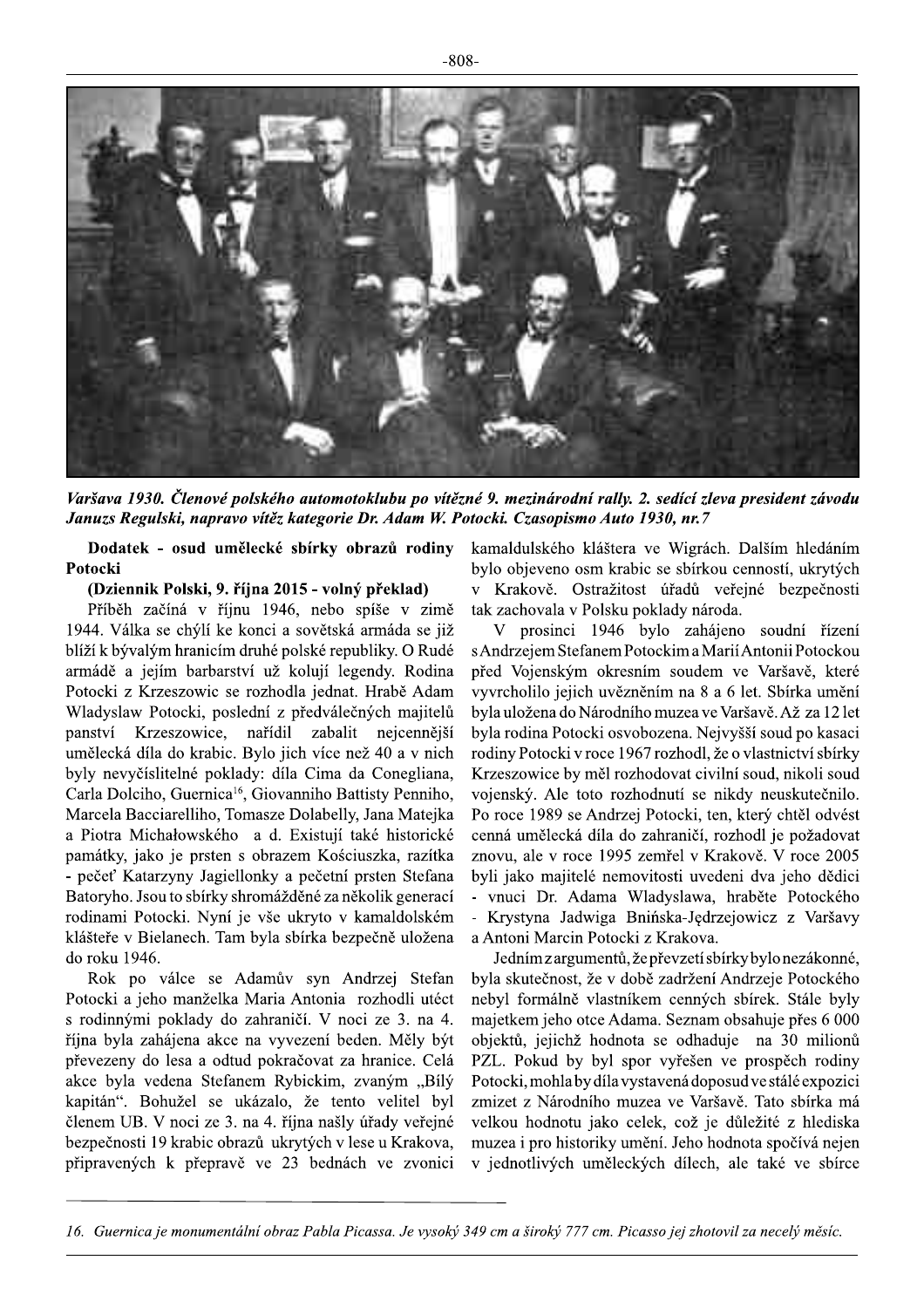

Krakov 1937. Dr .Adam Wladyslaw, hrabě Potocki<br>(uprostřed) doprovází při prohlídze interiérů (uprostřed) doprovází při prohlídze interiérů<br>krakovských památek Jiřího, vévodu z Kentu památek Jiřího, (1902 - 1942, syn krále Jiřího V.) s manželkou Marinou, vévodkyni z Kentu (1906–1968, princezna řecká<br>adánská). Narodowe Archiwum Cyfrowe Xrakov 1957. Dr .Aaam Widayslaw, hrabe Polocki | Krakov 1957. Dr. Adam, hrabe Potocki s Jiřim vevodou<br>(uprostřed) doprovází při prohlídze interiérů | z Kentu při procházce Krakovem. Narodowe Archiwum<br>krakovských



Krzeszowice 1942, palác rodiny Potocki. Schůzka představitelů polského okupačního režimu. Sedící 1. zprava guvernér Polska Hans Frank. https://opinie.<br>wp.pl Krzeszowice 1942, palác rodiny Potocki. Schůzka<br>představitelů polského okupačního režimu. Sedící<br>1. zprava guvernér Polska Hans Frank. https://opinie.<br>wp.pl

vytvorene v prubehu let rodem Potocki. Nemela by byt | rozdelena ani rozprodana. Bylo by dobre znat zamery  $\vert$ dédiců byvalych majitelů. Sbírka by měla byt přístupna  $\vert$ veřejností - bez ohledu na rozhodnutí, které bude učiněno | *ichty Potocki. Schůzka*<br> *okupačního režimu. Sedící*<br> *ka Hans Frank. https://opinie.*<br>
rodem Potocki. Neměla by být<br>
a. Bylo by dobré znát záměry<br>
2. Sbírka by měla být přístupná<br>
n rozhodnutí, které bude učiněno<br>
nma Da u soudu, upozornuje Joanna Darano *I. zprava guvernér Polska Hans Frank. https://opinie.*<br> *wp.pl*<br>
vytvořené v průběhu let rodem Potocki. Neměla by být<br>
rozdělena ani rozprodána. Bylo by dobré znát záměry<br>
dědiců bývalých majitelů. Sbírka by měla být přís z krakovské pobočky Asociace historiků umění. Zeptali jsme se na budoucnost sbirky, pokud by soud uznal  $\vert$ nároky dědiců. Ale rodina Potocki prozatím tento případ $\mid$ nechce komentovat. Před několika lety se objevily navrhy, ze objekty mohou zustat ve varsavskem muzeu  $\vert$ jako exponaty. V te dobe vsak rodina jeste nevlastnila  $\vert$ palac v Krzeszowicich, ktery mezitim rodina Potocki $\mid$ získala. Přešla by tato díla do Malopolska? Budou sbírky rozděleny? Odpovědí na tyto otázky budou známy až po  $\vert$ vyneseni konecneho rozsudku. Prozatim vsak neni videt  $\vert$ Jsme se na budoucnost sbirky, pokud<br>
nároky dědiců. Ale rodina Potocki proz<br>
nechce komentovat. Před několika<br>
návrhy, že objekty mohou zůstat ve va<br>
jako exponáty. V té době však rodina<br>
palác v Krzeszowicích, který mezit konec sporu, který probíhá od roku 2005''.

Pro Vlastivědné listy za HVS zpracoval Pavel Kašpar, st.







Londýn, hřbitov South Ealing - výřez satelitní mapy. Červeně označena poloha rodinné hrobky č. 9E-HH (pohřbeni: Adam W. hr Potocki s manželkou Marii T. Dembiňskou a jejich dcera Maria T. Potocká  $s$  manželem Romanem Marcinem hr. Bniňskim, viz rodokmen), www.sejm-wielki.pl/s/cmentarze.php